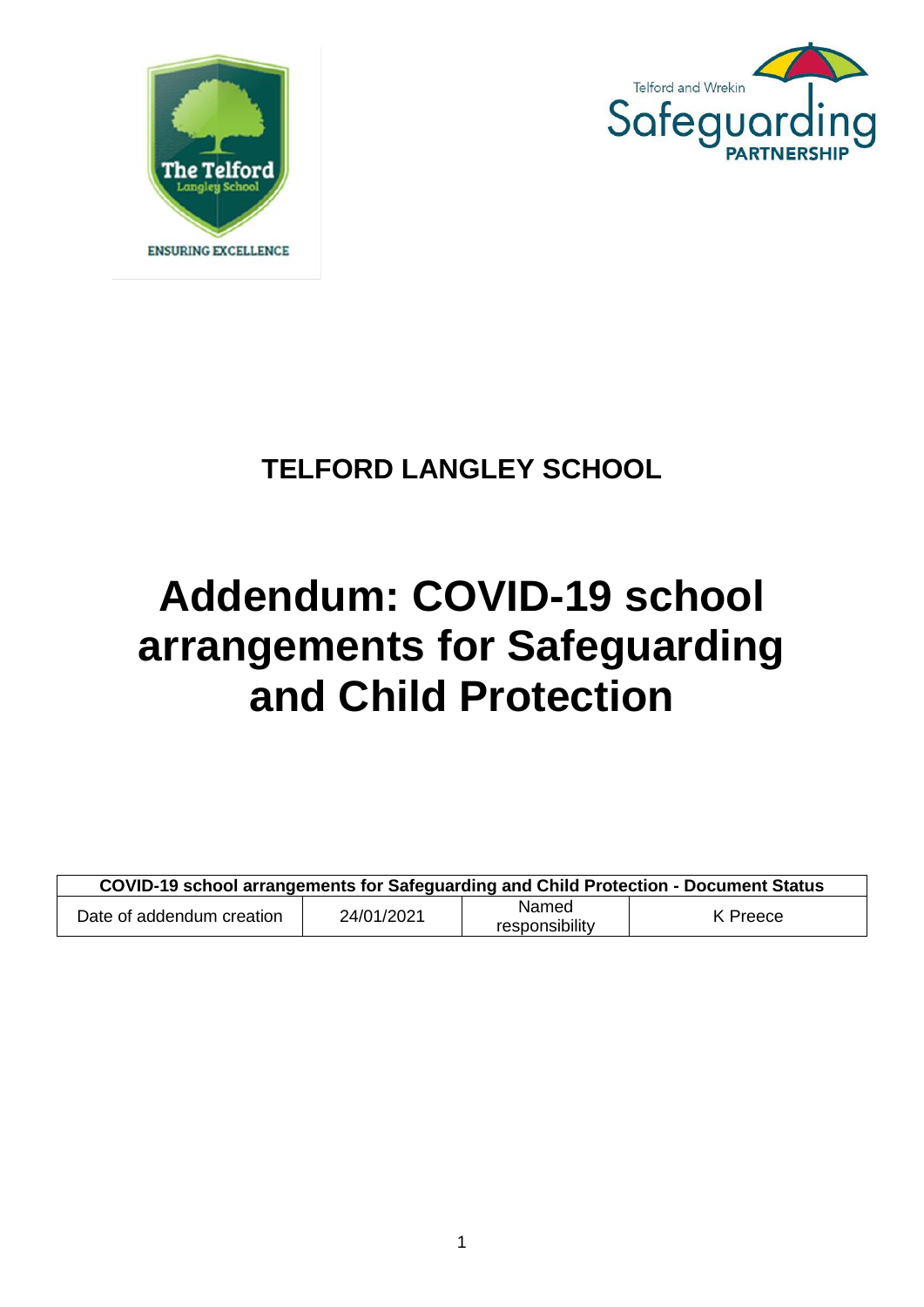| Context                                               | Page 3  |
|-------------------------------------------------------|---------|
| Key contacts                                          | Page 3  |
| Identification of vulnerable children                 | Page 3  |
| Attendance                                            | Page 5  |
| <b>Critical Workers</b>                               | Page 6  |
| Safeguarding and reporting of concerns                | Page 6  |
| Designated Safeguarding Lead                          | Page 7  |
| Safeguarding training and induction                   | Page 8  |
| Safer recruitment/volunteers and movement<br>of staff | Page 8  |
| Volunteers                                            | Page 9  |
| Online safety                                         | Page 9  |
| Children and online safety away from school           | Page 9  |
| Supporting children not in school                     | Page 11 |
| Supporting children in school                         | Page 11 |
| <b>Mental Health</b>                                  | Page 12 |
| Peer-on-Peer Abuse                                    | Page 13 |
| Prevent                                               | Page 13 |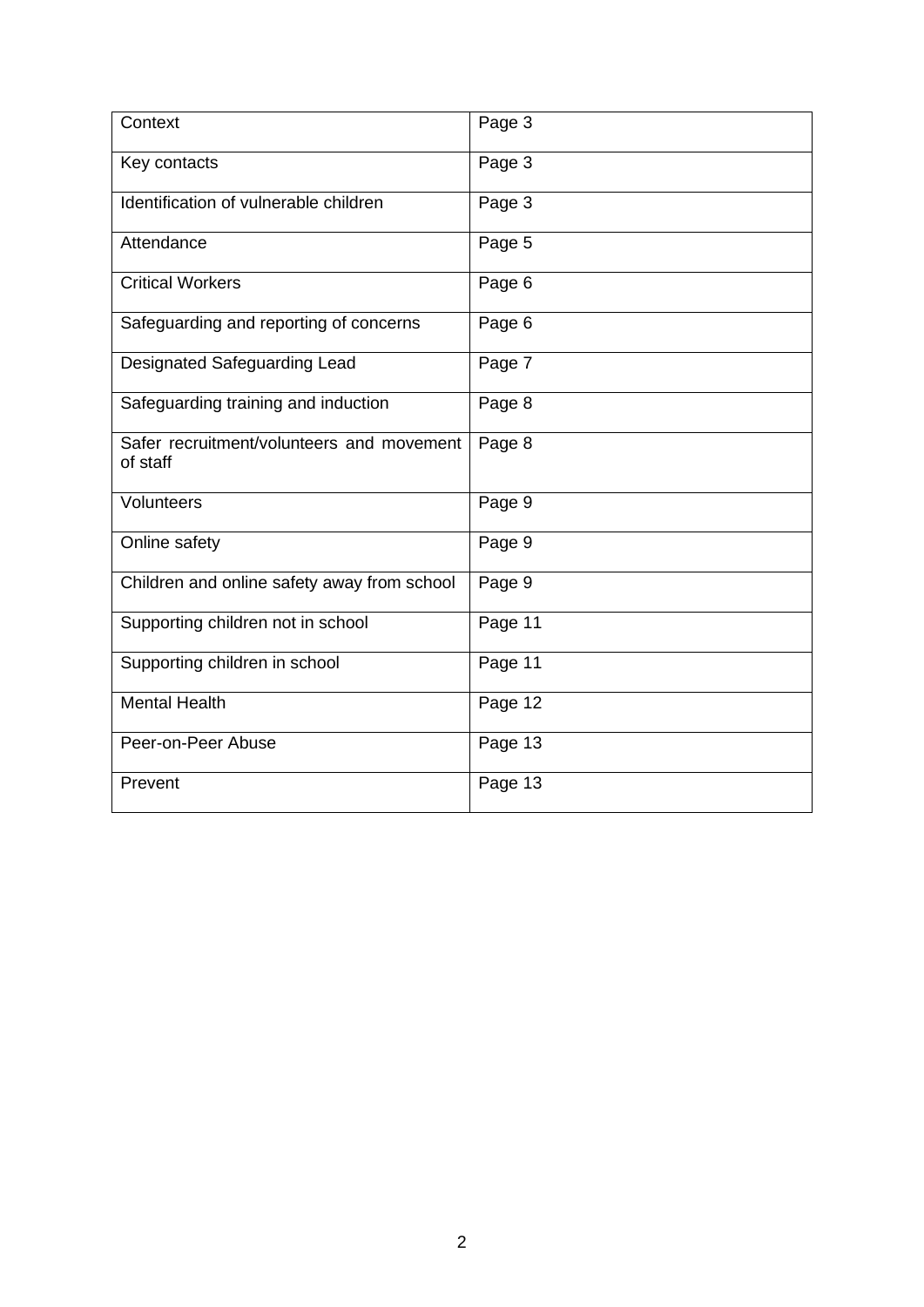# **Context**

From 5<sup>th</sup> January 2021 parents were asked to support public health efforts by keeping their children at home, wherever possible, and for schools to remain open for those children of workers critical to the COVID-19 response - who absolutely need to attend.

Schools and all childcare providers were also asked to provide care for a limited number of children - children who are vulnerable, and children whose parents are critical to the COVID-19 response and cannot be safely cared for at home.

Schools must continue to have regard to the statutory safeguarding guidance, keeping children safe in education. [Keeping children safe in education](https://assets.publishing.service.gov.uk/government/uploads/system/uploads/attachment_data/file/912592/Keeping_children_safe_in_education_Sep_2020.pdf)  [\(publishing.service.gov.uk\)](https://assets.publishing.service.gov.uk/government/uploads/system/uploads/attachment_data/file/912592/Keeping_children_safe_in_education_Sep_2020.pdf)

| <b>Role</b>                                                     | <b>Name</b>            | <b>Contact</b><br>number | <b>Email</b>                    |
|-----------------------------------------------------------------|------------------------|--------------------------|---------------------------------|
| Designated<br><b>Safeguarding Lead</b><br>(DSL)                 | Kevin<br>Preece        | 01952<br>386700          | Kevin.Preece@taw.org.uk         |
| <b>Deputy Designated</b><br><b>Safeguarding Leads</b>           | Lucy<br>Evans          | 01952<br>386700          | Lucy.Evans1@taw.org.uk          |
| Headteacher/Principal                                           | <b>Steve</b><br>Carter | 01952<br>386700          | Info@telfordlangleyschool.co.uk |
| Chair of<br>Governors/Management<br><b>Committee/Proprietor</b> | Sami<br>Mirza          | 01952<br>386700          | Info@telfordlangleyschool.co.uk |

# **Key contacts**

## **Identification of vulnerable children who do not attend during full opening or for the purposes of future full or partial closure.**

Those who have a social worker include children who have a Child Protection Plan and those who are looked after by the Local Authority. Vulnerable children and young people include those who:

- are assessed as being in need under section 17 of the Children Act 1989, including children and young people who have a child in need plan, a child protection plan or who are a looked-after child
- have an education, health and care (EHC) plan
- have been identified as otherwise vulnerable by educational providers or local authorities (including children's social care services), and who could therefore benefit from continued full-time attendance, this might include:
- children and young people on the edge of receiving support from children's social care services or in the process of being referred to children's services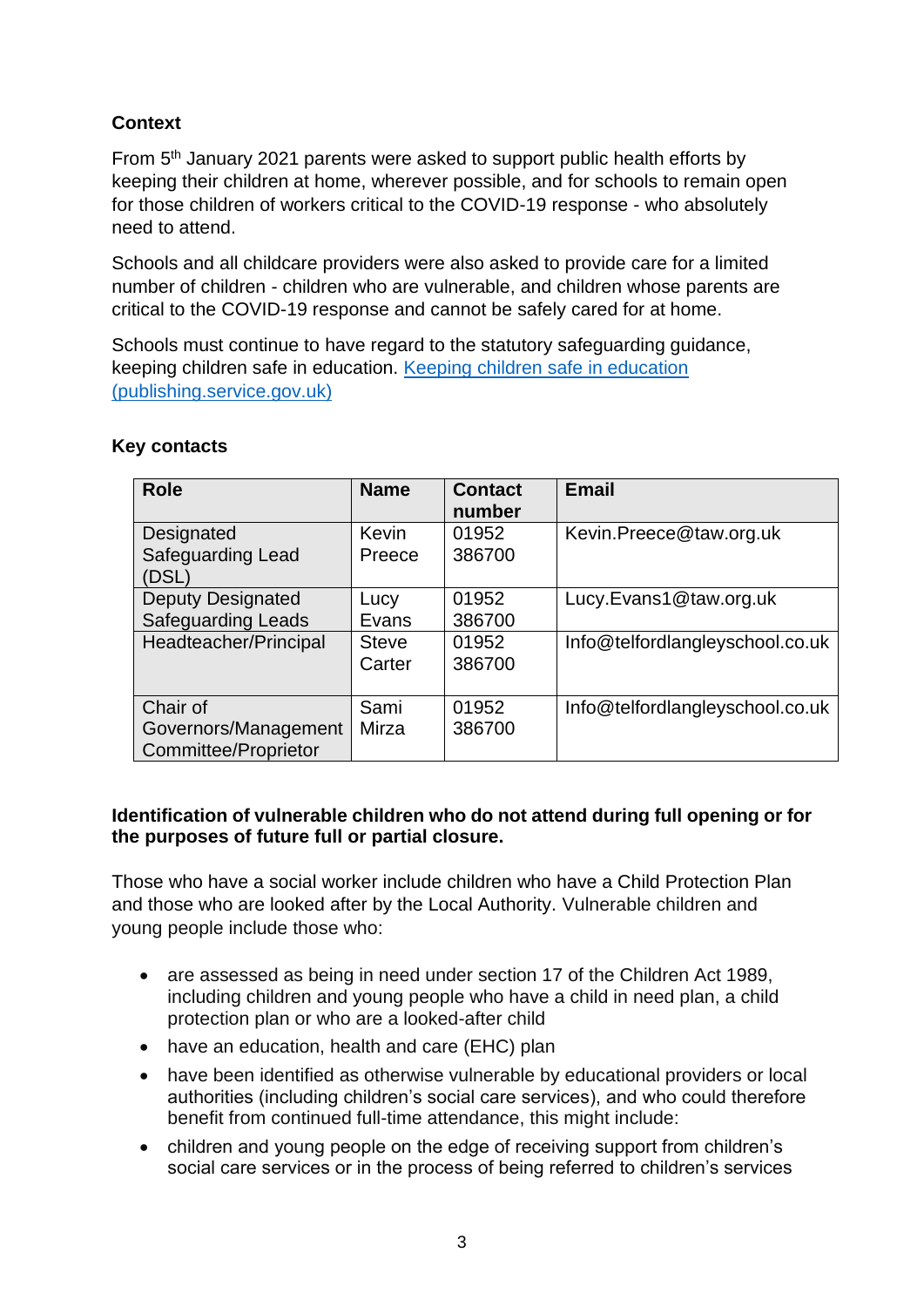- adopted children or children on a special guardianship order
- those at risk of becoming NEET ('not in employment, education or training')
- those living in temporary accommodation
- those who are young carers
- those who may have difficulty engaging with remote education at home (for example due to a lack of devices or quiet space to study)
- care leavers

others at the provider and local authority's discretion including pupils and students who need to attend to receive support or manage risks to their mental health

Children of critical workers and vulnerable children who can access schools or educational settings - GOV.UK (www.gov.uk)

Telford Langley School recognises that previously looked after children are a potentially vulnerable group who may not have a social worker and will consider the support and offer to this cohort of children. In particular families and friend's carers may need additional support. Some previously looked after children may still have significant emotional wellbeing needs linked to their journey into care. Education settings have a key role in supporting the stability of those children with special guardianship orders or in adoptive homes.

Those with an EHC plan will be risk-assessed in consultation with the Local Authority and parents, to decide whether they need to continue to be offered a school or college place in order to meet their needs, or whether they can safely have their needs met at home. This could include, if necessary, carers, therapists or clinicians visiting the home to provide any essential services. Many children and young people with EHC plans can safely remain at home.

Eligibility for free school meals in and of itself should not be the determining factor in assessing vulnerability.

Senior leaders, especially the Designated Safeguarding Lead know who our most vulnerable children are. They have the flexibility to offer a place to those on the edge of receiving children's social care support.

Telford Langley School will continue to work with and support children's social workers to help protect vulnerable children. This includes working with and supporting children's social workers and the Local Authority virtual school head (VSH) for looked-after and previously looked-after children. We will work with social workers to ensure that Personal Education Plans (PEPs) for Looked After Children are up to date with the current education offer that looked after children are accessing.

The DSL will continue to provide support to teachers and pastoral staff to ensure that contact is maintained with children (and families) who are not attending school.

Parents/carers of vulnerable children and young people are strongly encouraged to take up the place. If vulnerable children and young people do not attend Telford Langley School will: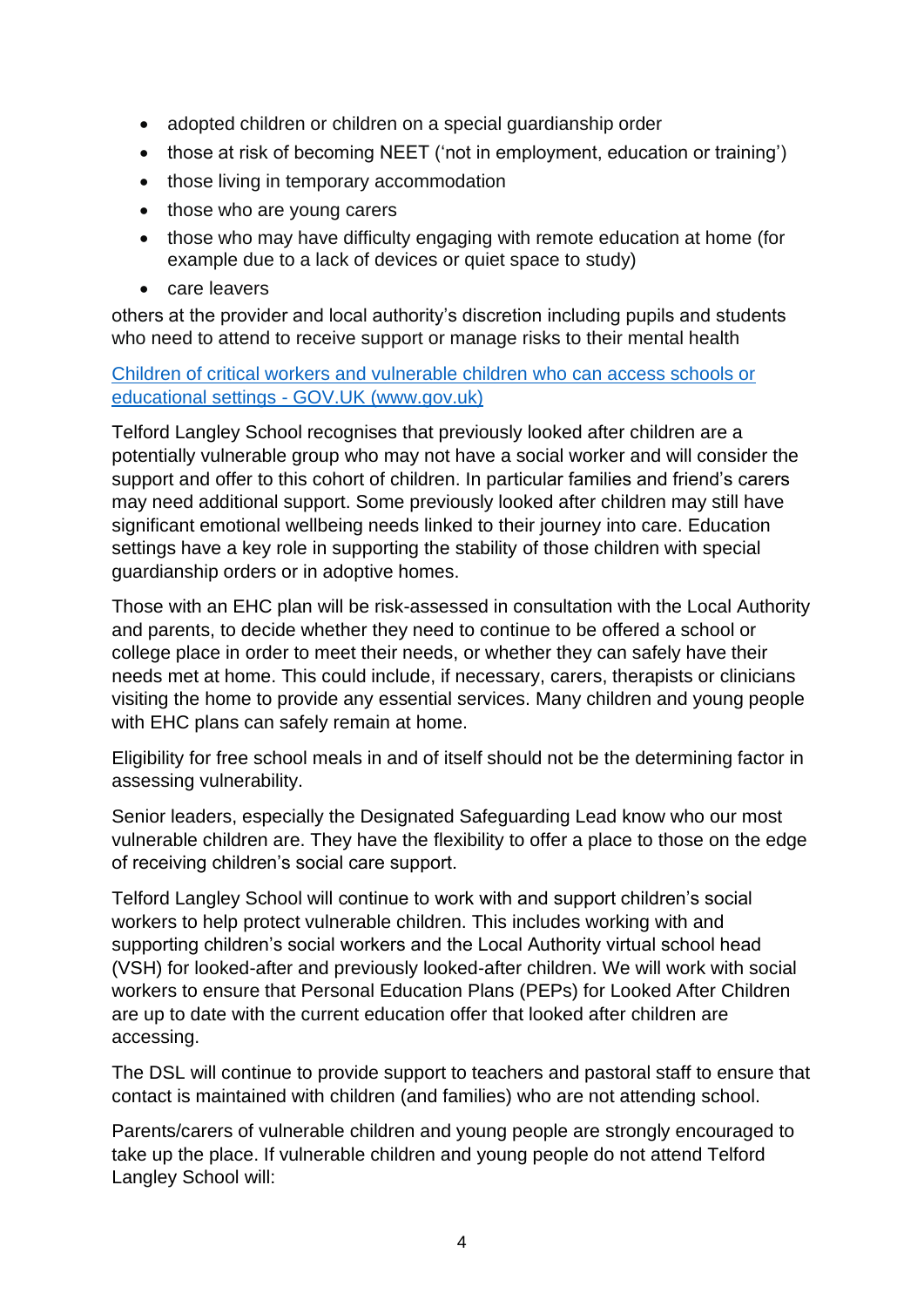- work together with the local authority and social worker (where applicable) to follow up with the parent or carer to explore the reason for absence, discussing their concerns using supporting guidance considering the child's circumstances and their best interests.
- work together with the local authority and social worker (where applicable) and other relevant partners to encourage the child or young person to attend educational provision, particularly where the social worker agrees that the child or young person's attendance would be appropriate.

Where a leave of absence to a vulnerable child or young person is granted school will speak to parents and carers, and social workers (where applicable) to explore the reasons for this and any concerns raised. The discussions will focus on the welfare of the child or young person and ensuring that the child or young person is able to access appropriate education and support while they are at home.

If, for any reason, we have to temporarily stop on-site provision on public health advice, we will inform the local authority to discuss alternative arrangements for vulnerable children and young people and work towards welcoming back pupils as soon as possible, where feasible to do so.

Where parents are concerned about the risk of the child contracting COVID19, the school DSL or the social worker will talk through these anxieties with the parent/carer following the advice set out by Public Health England.

We will encourage our vulnerable children and young people to attend a school, including remotely if needed. The DSL will continue to provide support to teachers and pastoral staff to ensure that contact is maintained with children (and families) who are not attending school.

# **Attendance**

During this period of national lockdown, primary, secondary, alternative provision and special schools will remain open to vulnerable children and young people and the children of critical workers only. All other pupils should receive remote education. Pupils who are self-isolating should not attend school. Clinically extremely vulnerable pupils are also advised not to attend school.

We will continue to record attendance in the register. We will follow up on absences of the pupils who are expected to be in school but where a parent wishes for their child to be absent, we may authorise the absence during this national lockdown period.

All pupils who are not eligible to be in school will be marked as Code X. They are not attending because they are following public health advice. As vulnerable children are still expected to attend school full time, they should not be marked as Code X if they are not in school (except if they are shielding, self-isolating or quarantining). If the parent of a vulnerable child wishes their child to be absent, the parent should let the school know.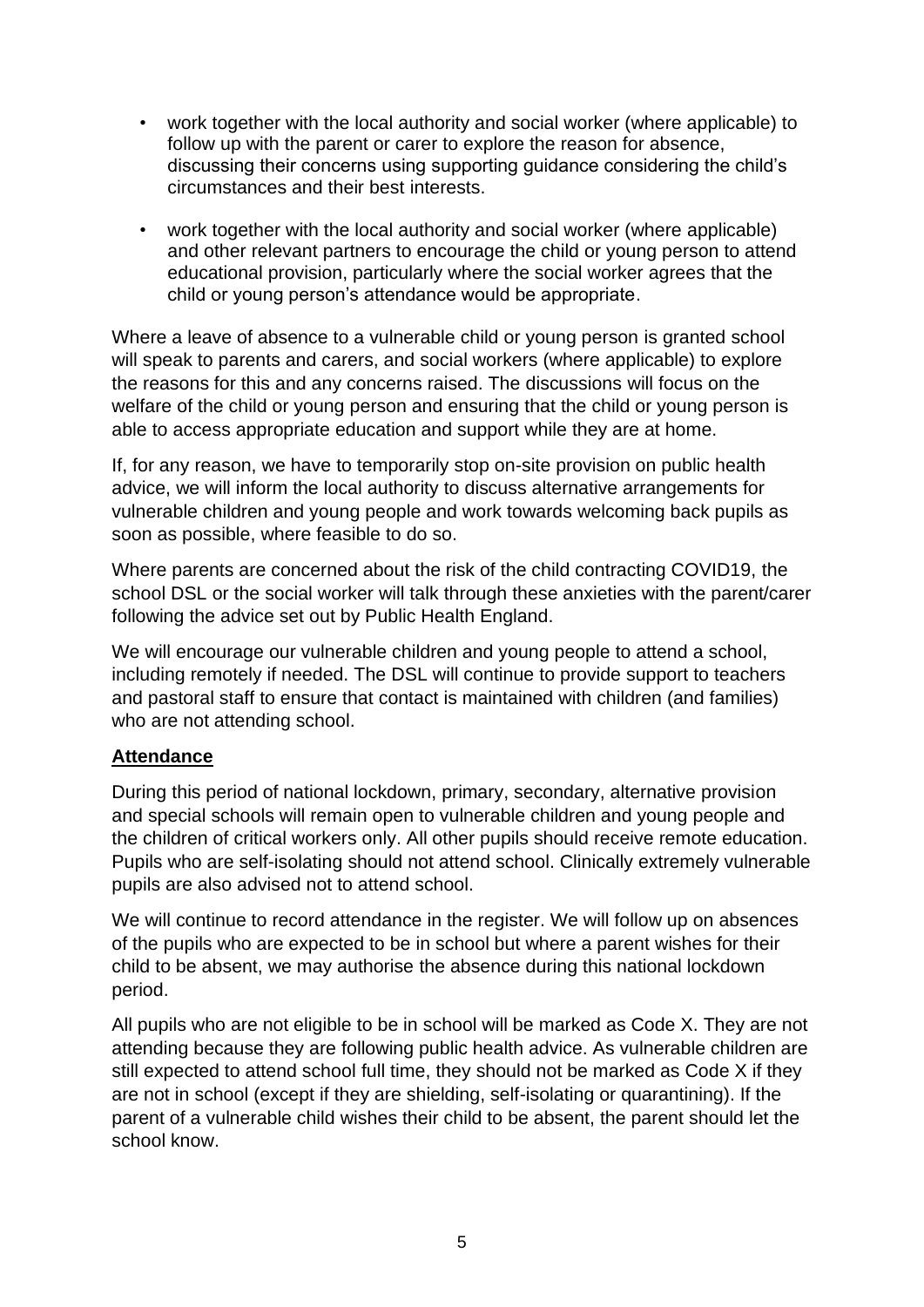The DfE expects schools to grant applications for leave of absence given the exceptional circumstances. This should be recorded as code C (leave of absence authorised by the school) unless another authorised absence code is more applicable.

Shielding advice is currently in place, and so all children still deemed clinically extremely vulnerable are advised not to attend school.

Telford Langley School and social workers will agree with parents/carers whether children in need should be attending school and we will then follow up on any pupil that they were expecting to attend, who does not.

We will also follow up with any parent or carer who has arranged care for their child(ren) and the child(ren) subsequently do not attend.

Phone calls will be made to the parents/carers in these circumstances.

In all circumstances where a vulnerable child does not take up their place at school, or discontinues, the school DSL will notify their social worker.

# **Critical workers**

Parents whose work is critical to the coronavirus (COVID-19) and EU transition response include those who work in health and social care and in other key sectors outlined in the following sections. Children with at least one parent or carer who is a critical worker can go to school or college if required, but parents and carers should keep their children at home if they can.

The full list can be found here:

# [Children of critical workers and vulnerable children who can access schools or](https://www.gov.uk/government/publications/coronavirus-covid-19-maintaining-educational-provision/guidance-for-schools-colleges-and-local-authorities-on-maintaining-educational-provision)  educational settings - [GOV.UK \(www.gov.uk\)](https://www.gov.uk/government/publications/coronavirus-covid-19-maintaining-educational-provision/guidance-for-schools-colleges-and-local-authorities-on-maintaining-educational-provision)

This includes, but is not limited to, doctors, nurses, midwives, paramedics, social workers, care workers, and other frontline health and social care staff including volunteers; the support and specialist staff required to maintain the UK's health and social care sector; those working as part of the health and social care supply chain, including producers and distributors of medicines and medical and personal protective equipment.

# **Safeguarding and reporting of concerns**

Where staff have a concern about a child, they should continue to follow the process outlined in our Safeguarding Policy.

Staff are reminded of the need to report and record any concern immediately and without delay.

Where staff are concerned about an adult working with children in the school, they should report the concern to the headteacher.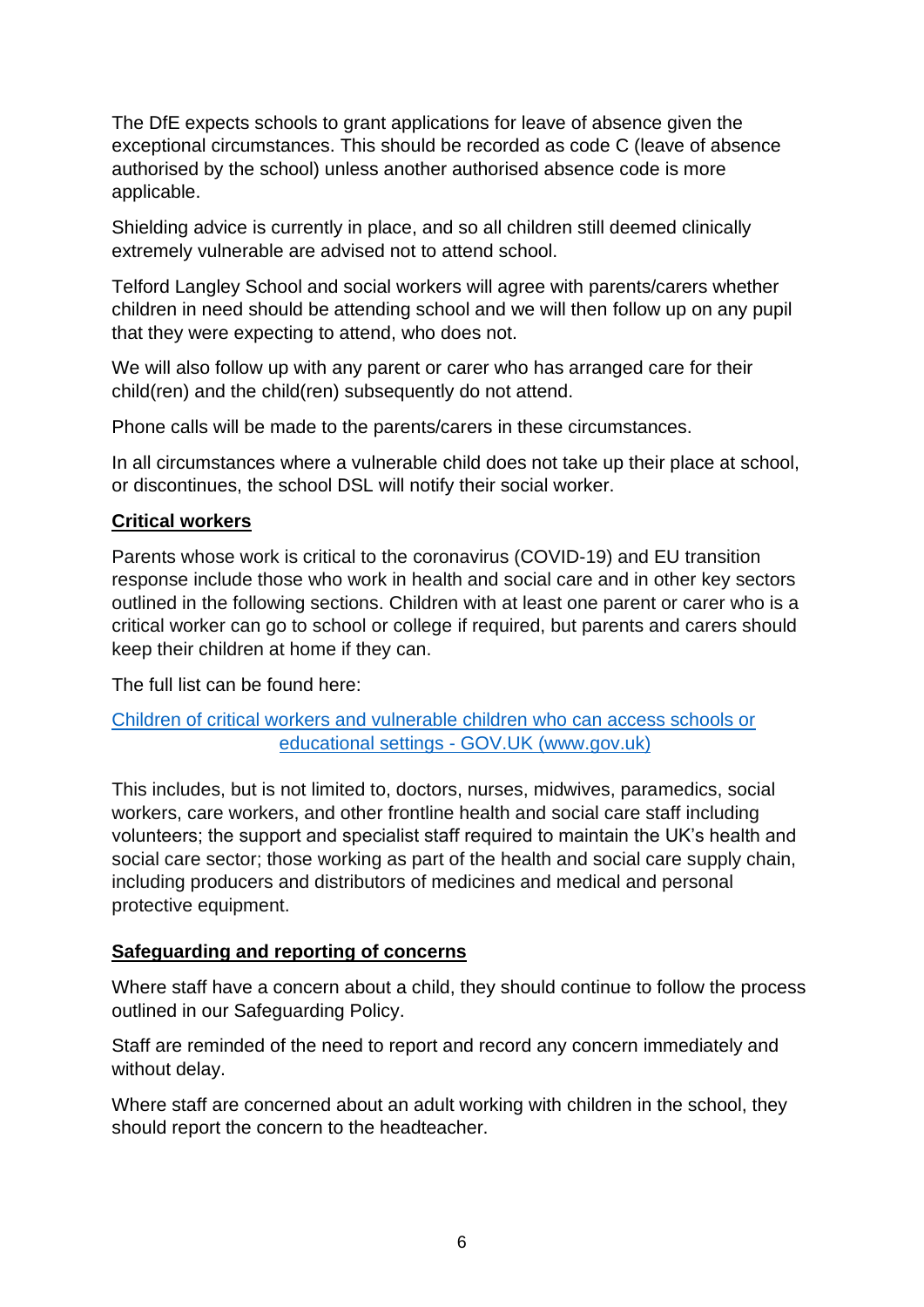If there is a requirement to make a notification to the headteacher whilst away from school, this should be done verbally over the phone and followed up with an email to the head teacher to confirm the discussion.

Concerns around the Headteacher should be directed to the Chair of the School Standards Committee, Sami Mirza.

Schools must continue to have regard to the statutory safeguarding guidance, keeping children safe in education.

It is important that all staff working in the school are aware of this revised policy addendum.

There should be no change to local multi-agency safeguarding arrangements, which remain the responsibility of the three safeguarding partners (local authorities, clinical commissioning groups and chief officers of police). We expect all local safeguarding partners to be vigilant and responsive to all safeguarding threats and ensure vulnerable children and young persons are safe – particularly as more children and young people will be learning remotely.

## **Designated Safeguarding Lead**

Telford Langley School has a Designated Safeguarding Lead (DSL) and a Deputy DSL.

The Designated Safeguarding Lead is: Kevin Preece

The Deputy Designated Safeguarding Lead is: Lucy Evans

Telford Langley School should have a trained DSL (or deputy) available on site each day. However, it is recognised that there may be operational challenges to ensuring this. If having a trained DSL is not possible then a trained DSL (or deputy) from the school can be available to be contacted via phone or online video, for example working from home.

Where a trained DSL (or deputy) is not on site a senior leader will take responsibility for co-ordinating safeguarding on site.

This might include updating and managing access to child protection online systems and liaising with the offsite DSL (or deputy) and as required liaising with children's social workers where they require access to children in need and/or to carry out statutory assessments.

The DSL will ensure all relevant safeguarding and welfare information held on children remains accurate, and complete. If a child from our school attends another setting, we will do what we can reasonably to provide the receiving institution with relevant welfare and child protection information.

It is important that all staff and volunteers have access to a trained DSL (or deputy). On each day staff on site will be made aware of that person is and how to speak to them.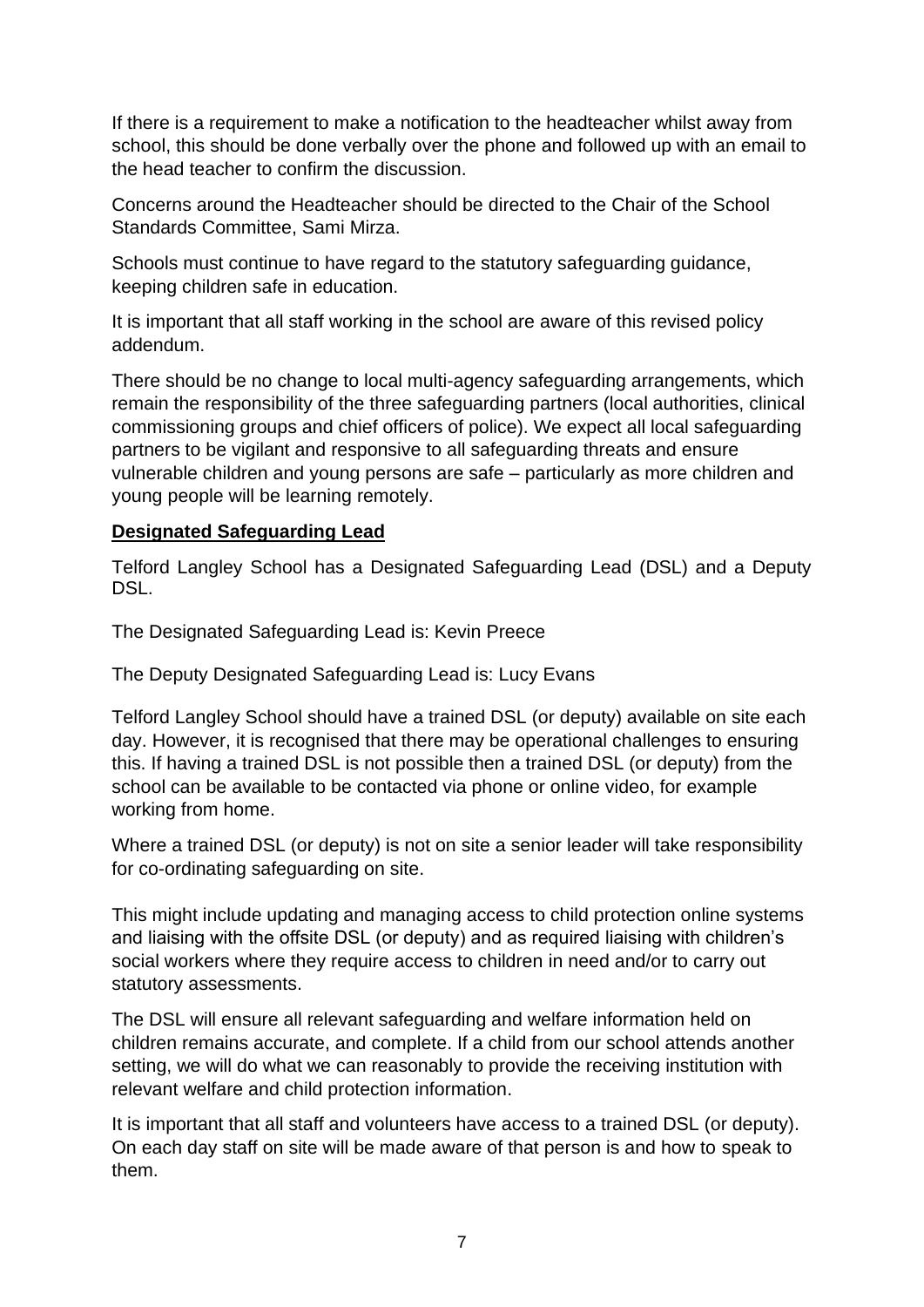The DSL will continue to engage with social workers, and attend all multi-agency meetings, which can be done remotely.

# **Safeguarding Training and Induction**

All existing school staff at Telford Langley School have had safeguarding training and have read part 1 and those working with children have read Annex A of Keeping Children Safe in Education (2020). The DSL should communicate with staff any new local arrangements, so they know what to do if they are worried about a child.

Where new staff are recruited, or new volunteers enter Telford Langley School, they will continue to be provided with a safeguarding induction.

If staff are deployed from another education or children's workforce setting to our school, we will consider the DfE supplementary guidance on safeguarding children during the COVID-19 pandemic and will accept portability as long as the current school confirms in writing that: -

- the individual has been subject to an enhanced DBS and children's barred list check
- there are no known concerns about the individual's suitability to work with children
- there is no ongoing disciplinary investigation relating to that individual
- that the member of staff has received appropriate safeguarding training.

Upon arrival, they will be given a copy of our child protection policy, confirmation of local processes and confirmation of DSL arrangements.

# **Safer recruitment/volunteers and movement of staff**

It remains essential that people who are unsuitable are not allowed to enter the children's workforce or gain access to children. When recruiting new staff, we will continue to follow the relevant safer recruitment processes for their setting, including, as appropriate, relevant sections in part 3 of Keeping Children Safe in Education (2020) (KCSIE). We will comply with our legal duties regarding pre-appointment including having regard to part three of the statutory safeguarding guidance keeping children safe in education.

Where we are utilising volunteers, we will continue to follow the checking and risk assessment process as set out in paragraphs 167 to 172 of KCSIE (2020). Under no circumstances will a volunteer who has not been checked be left unsupervised or allowed to work in regulated activity.

We will continue to follow the legal duty to refer to the DBS anyone who has harmed or poses a risk of harm to a child or vulnerable adult. Full details can be found at paragraph 163 of KCSIE.

We will also continue to consider and make referrals to the Teaching Regulation Agency (TRA) as per paragraph 166 of KCSIE and the TRA's 'Teacher misconduct advice for making a referral. During the COVID-19 period all referrals should be made by emailing: misconduct.teacher@education.gov.uk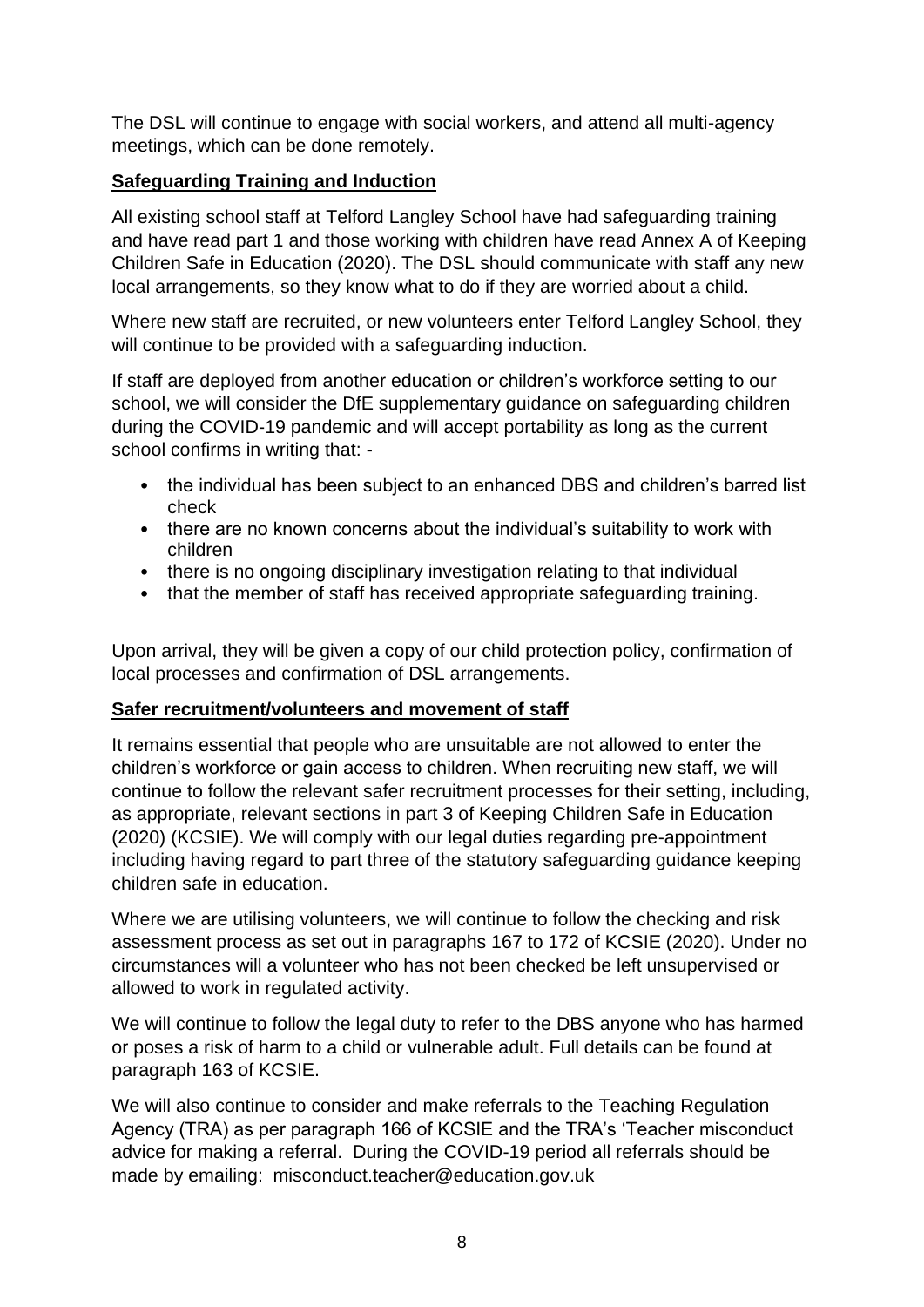Whilst acknowledging the challenge of the current National emergency, it is essential from a safeguarding perspective we are aware, on any given day, which staff/volunteers will be in school, and that appropriate checks have been carried out, especially for anyone engaging in regulated activity. As such, we will continue to keep the single central record (SCR) up to date as outlined in paragraphs 148 to 156 in KCSIE.

# **Volunteers**

Volunteers may be used to support the work of the school, as would usually be the case. It is important that they are properly supported and given appropriate roles. Where we use volunteers, we will continue to follow the checking and risk assessment process as set out in the volunteer section in part 3 of keeping children safe in education.

Under no circumstances will a volunteer who has not been checked be left unsupervised or allowed to work in regulated activity. Mixing of volunteers across groups should be kept to a minimum, and they should remain 2 metres from pupils and staff where possible.

Existing volunteers in regulated activity do not have to be re-checked if they have already had a DBS check (which includes barred list information).

Supervision must be:

- by a person who is in regulated activity.
- regular and day to day; and
- reasonable in all the circumstances to ensure the protection of children.

#### **Online safety**

We will continue to provide a safe environment, including online. This includes the use of an online filtering system. Where pupils are using computers in school, appropriate supervision will be in place.

#### **Children and online safety away from school**

It is important that all staff who interact with children, including online, continue to look out for signs a child may be at risk. Any such concerns should be dealt with as per the Child Protection Policy and where appropriate referrals should still be made to children's social care and as required, the police.

Online teaching should follow the same principles as set out in the online teaching and learning policy and all live lessons must be recorded.

We will ensure that the use of online learning tools and systems is in line with privacy and data protection/GDPR requirements.

Our online learning expectations can be found below:

[Online learning expectations](http://www.telfordlangleyschool.co.uk/assets/20202021updates/onlinelearningexpectationsnov2020.pdf)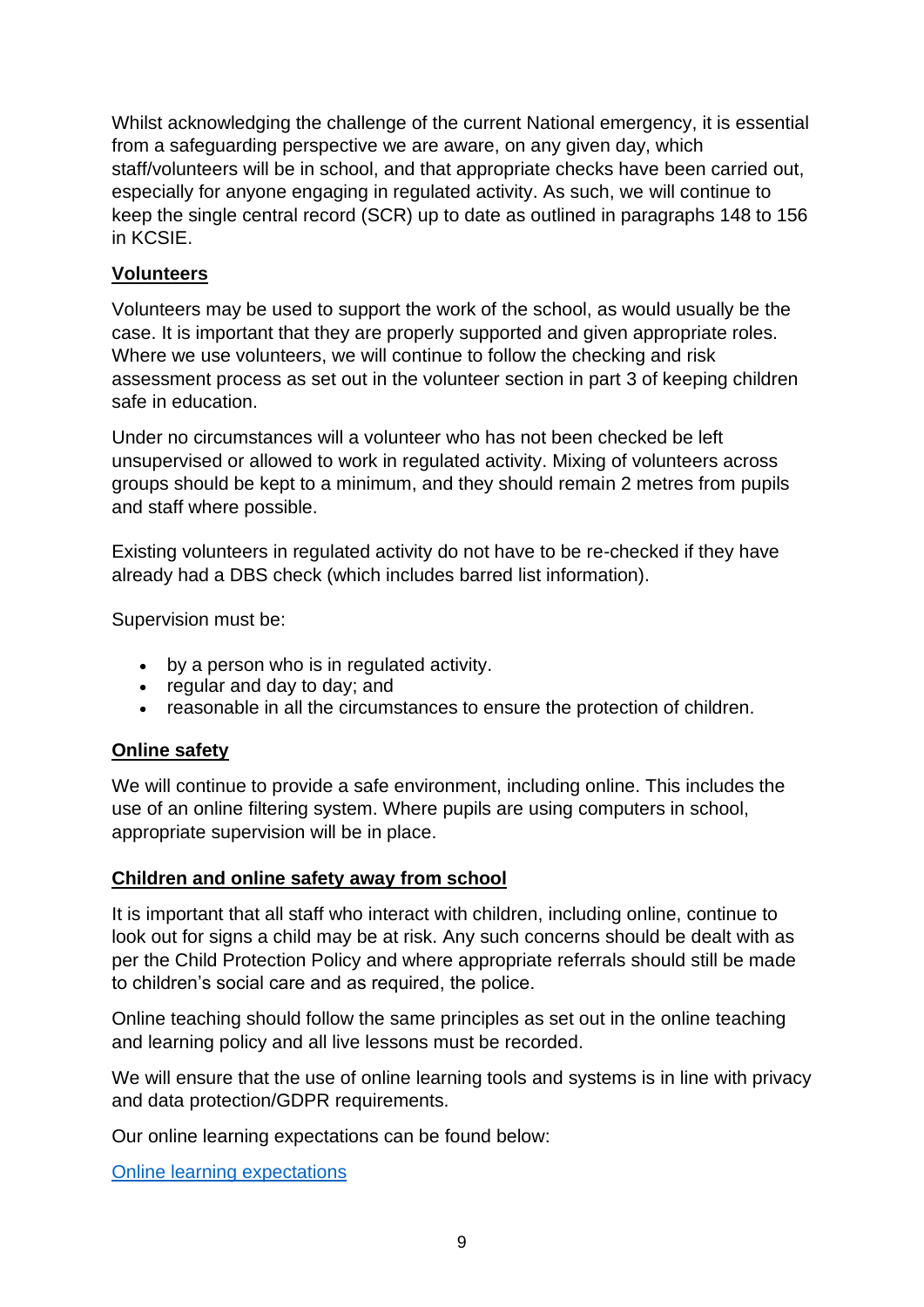It is important that all staff who interact with children, including online, continue to look out for signs a child may be at risk. Any such concerns should be dealt with as per the School Child Protection Policy and where appropriate referrals should still be made to children's social care and as required, the police.

We will use these resources to support parents and carers to keep their children safe online:

- [Thinkuknow](https://www.thinkuknow.co.uk/) provides advice from the National Crime Agency (NCA) on staying safe online
- [Parent info](https://parentinfo.org/) is a collaboration between Parentzone and the NCA providing support and guidance for parents from leading experts and organisations
- [Childnet](https://www.childnet.com/parents-and-carers/parent-and-carer-toolkit) offers a toolkit to support parents and carers of children of any age to start discussions about their online life, to set boundaries around online behaviour and technology use, and to find out where to get more help and support
- [Internet matters](https://www.internetmatters.org/?gclid=EAIaIQobChMIktuA5LWK2wIVRYXVCh2afg2aEAAYASAAEgIJ5vD_BwE) provides age-specific online safety checklists, quides on how to set parental controls on a range of devices, and a host of practical tips to help children get the most out of their digital world
- [London Grid for Learning](https://www.lgfl.net/online-safety/) has support for parents and carers to keep their children safe online, including tips to keep primary aged children safe online
- [Net-aware](https://www.net-aware.org.uk/) has support for parents and carers from the NSPCC, including a guide to social networks, apps and games
- [Let's Talk About It](https://www.ltai.info/staying-safe-online/) has advice for parents and carers to keep children safe from online radicalisation
- [UK Safer Internet Centre](https://www.saferinternet.org.uk/advice-centre/parents-and-carers) has tips, advice, guides and other resources to help keep children safe online, including parental controls offered by home internet providers and safety tools on social networks and other online services

Telford Langley School will encourage children, parents and staff to report concerns about harmful or upsetting content and bullying or abuse online. We will encourage concerns to be reported to the DSL at the school. However, we will also make the following reporting mechanisms available to children, parents and staff:

- reporting harmful online content to the [UK Safer Internet Centre](https://reportharmfulcontent.com/)
- getting government advice and trusted resources from [Educate Against Hate](https://educateagainsthate.com/) on safeguarding from radicalisation, building resilience to extremism, and promoting shared values
- get advice on reporting online abuse from the National Crime Agency's Child [Exploitation and Online Protection command](https://www.ceop.police.uk/safety-centre/)
- get advice and support from [Anti-Bullying Alliance](https://www.anti-bullyingalliance.org.uk/tools-information/if-youre-being-bullied) for children who are being bullied.

If any member of our school community would like to report a bullying issue, please email [Langleypastoralsupport@taw.org.uk.](mailto:Langleypastoralsupport@taw.org.uk)

We understand we can access the free [Professionals Online Safety Helpline](https://swgfl.org.uk/services/professionals-online-safety-helpline/#contact) which supports the online safeguarding of both children and professionals. Call 0344 381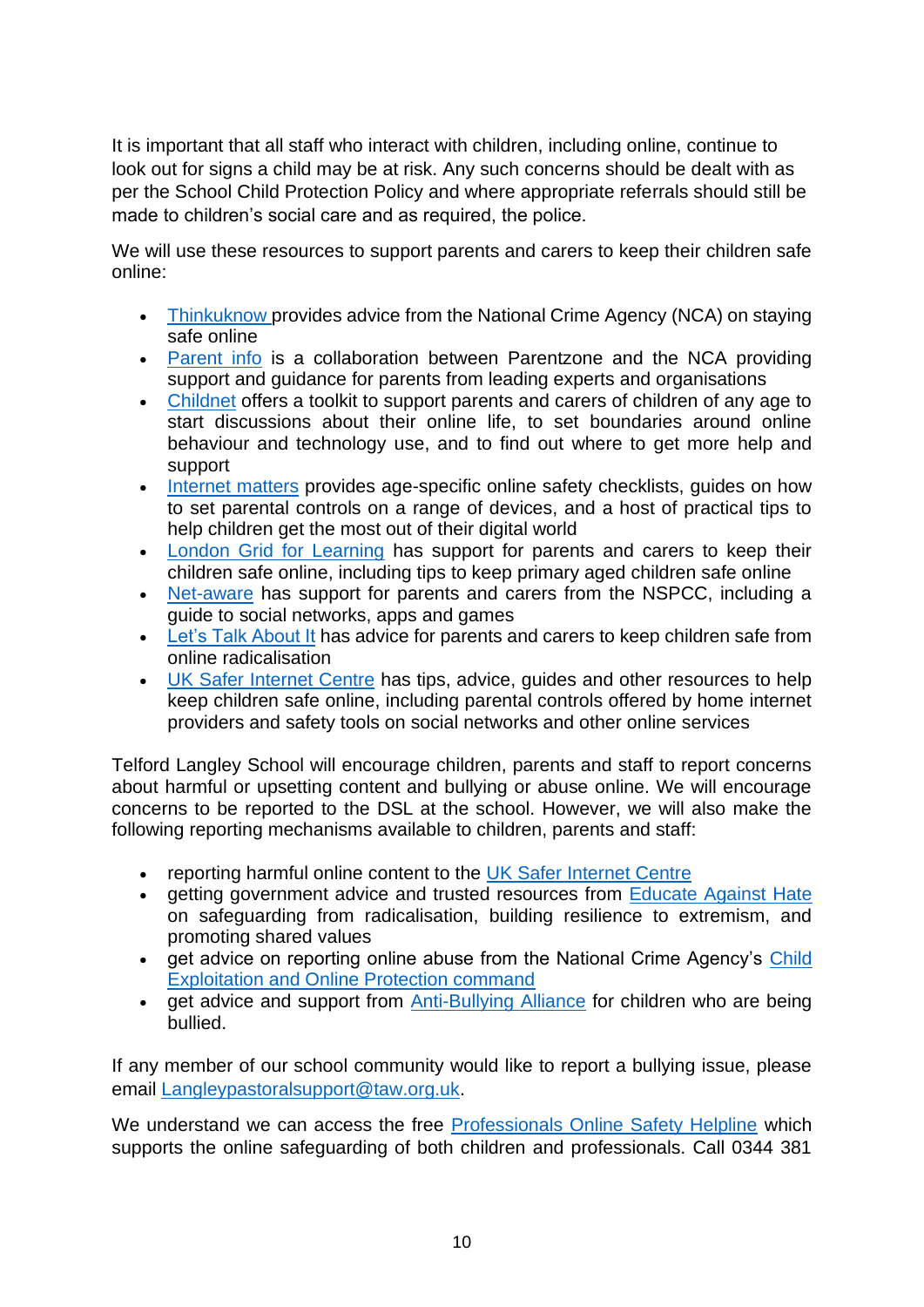4772 or email [helpline@saferinternet.org.uk.](mailto:helpline@saferinternet.org.uk) The helpline is open from Monday to Friday from 10am to 4pm.

When communicating online with parents and pupils, we will endeavor to:

- communicate within school hours as much as possible (or hours agreed with the school to suit the needs of staff)
- communicate through the channels approved by the senior leadership team
- use school email accounts (not personal ones)
- use school devices over personal devices wherever possible
- advise teachers not to share personal information.

# **Supporting children not in school**

Telford Langley School is committed to ensuring the safety and wellbeing of all their Children and Young people.

Where the DSL has identified a child to be on the edge of social care support, or who would normally receive pastoral-type support in school, we will ensure that a robust communication plan is in place for that child or young person.

The school DSL will work closely with all stakeholders to maximise the effectiveness of any communication plan. This plan must be reviewed regularly (at least once a fortnight) and where concerns arise, the DSL will consider any referrals as appropriate. We will share safeguarding messages on its website and social media pages and via email.

We recognise that school is a protective factor for children and young people, and that the current circumstances, can affect the mental health of pupils and their parents/carers. All school staff are aware of this in setting expectations of pupils' work where they are at home.

# **Supporting children in school**

We are committed to ensuring the safety and wellbeing of all its pupils. Our pupils will continue to have a safe space for all children to attend and flourish. Our Governors and Head Teacher will ensure that appropriate staff are on site and staff to pupil ratio numbers are appropriate, to maximise safety.

We will refer to the Government guidance for education and childcare settings on how to implement social distancing and continue to follow the advice from Public Health England on handwashing and other measures to limit the risk of spread of COVID19. We will ensure that where we care for children of critical workers , vulnerable children and returning pupils on site, we ensure appropriate support is in place for them.

We will ensure that where we care for children of critical workers and vulnerable children on site, appropriate support will be in place for them.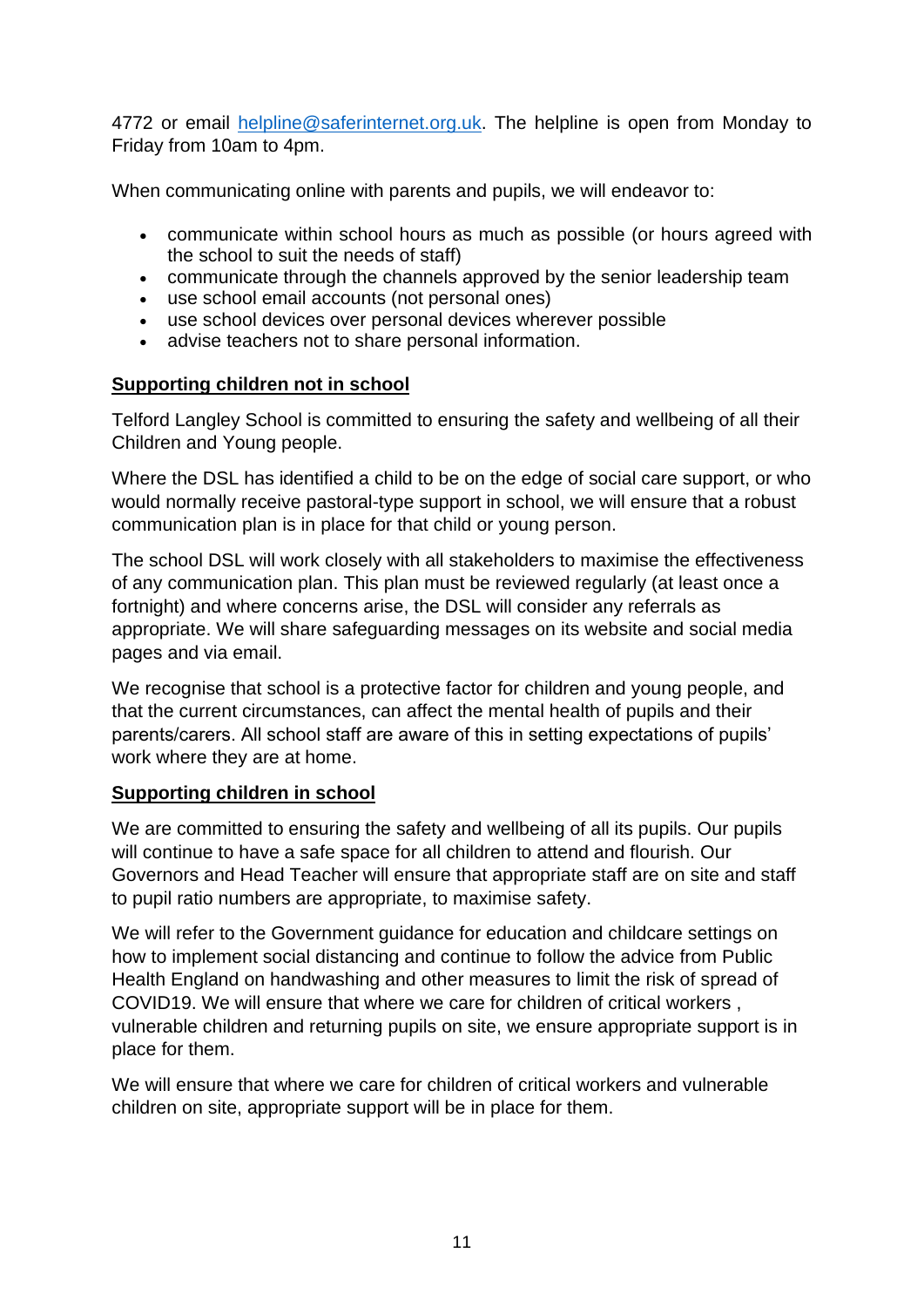# **Mental Health**

We are aware of the impact of the negative experiences and distressing life events on the mental health of children, parents and staff. We will, as we always have, ensure there is appropriate support and signposting to relevant support agencies in place, and also supporting those children who continue to work from home

Pupils may be experiencing a variety of emotions in response to the coronavirus (COVID19) outbreak, such as anxiety, stress or low mood. This may particularly be the case for vulnerable children, including those with a social worker and young carers. It is important to contextualise these feelings as normal responses to an abnormal situation. Some may need support to re-adjust, either to a return to learning at home or being in school without their peers, and some may be showing signs of more severe anxiety or depression. Others will not be experiencing any challenges and will be content with the change in circumstances.

The return to remote learning for most will limit pupils' social interaction with their peers, carers and teachers, which may have an impact on wellbeing.

School will also provide more focused pastoral support where issues are identified that individual pupils may need help with, drawing on external support where necessary and possible. We will also consider support needs of particular groups they are already aware need additional help (for example, children in need.)

Parents and pupils are aware they can contact the email address below if they have a new concern about mental health and wellbeing.

[Langleypastoralsupport@taw.org.uk](mailto:Langleypastoralsupport@taw.org.uk) 

We will consider the provision of pastoral and extra-curricular activities to all pupils, including those learning at home (for example through online activities and assemblies), designed to:

- Support social engagement and maintaining friendships
- Address and equip pupils to respond to issues linked to coronavirus (COVID-19)
- Support pupils with approaches to improving their physical and mental wellbeing

We will continue to work with the school nursing services to support the health and wellbeing of their pupils; school nursing services are continuing to offer support to pupils in school and working remotely– school nurses as leaders of the healthy child programme can offer a range of support including:

- support for resilience, mental health and wellbeing including anxiety, bereavement and sleep issues
- support for pupils with additional and complex health needs